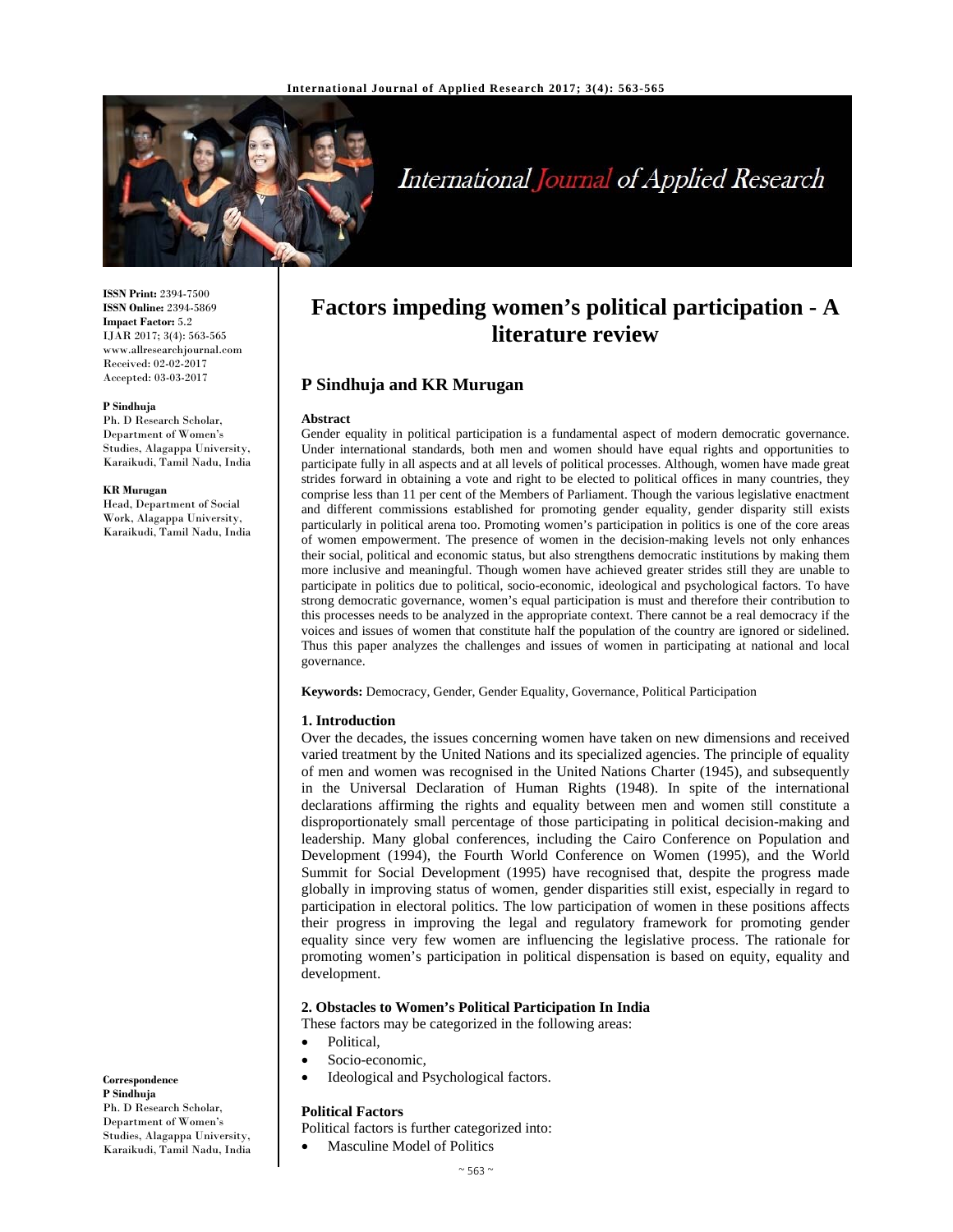- Lack of Party Support
- Lack of Cooperation with Women's Organizations
- Absence of Well developed Education and Training Systems
- Nature of the Electoral Systems

## **Masculine Model of Politics**

Historically, Political life is organized according to male norms and values and in some cases, even male lifestyles. For example, the political model is based on the idea of "winners and losers", competition and confrontation, rather than on mutual respect, collaboration and consensus building. This environment is often alien to women. The existence of this male-dominated model results in either women rejecting politics altogether or rejecting male-style politics. Thus, when women do participate in politics, they tend to do so in small numbers.

Differences between men and women also appear with respect to the content and priorities of decision-making, which are determined by the interests, backgrounds and working patterns of both sexes. Women tend to give priority to societal concerns, such as social security, national health care and children's issues.

The male-dominated working pattern is further reflected in the parliamentary work schedule, which is often characterized by lack of supportive structures for working mothers in general and

for women MPs in particular. Women are overstretched and overworked, since in addition to their party and constituency work, they have to serve on various committees, network with women within their parties, at multi-party levels and with women outside parliament. Furthermore, they have to play the role of mother, wife, sister and grandmother. Presently, most parliamentary programme and sitting times are not adjusted to take into consideration of dual burden that women carry. Many women MPs, Elected Women Representatives, Women Councilors and Women Ward members struggle to balance family life with the demands of work that often involve late hours, travel and few facilities.

## **Lack of Party Support**

Women play important roles in campaigning and mobilizing support for their parties, yet they rarely occupy decisionmaking positions in these structures. Although political parties possess resources for conducting election campaigns, women do not benefit from these resources. The selection and nomination process within political parties is also biased against women in that "male characteristics" are emphasized and often become the criteria in selecting candidates.

"It is very difficult for a woman to make up her mind to enter politics. Once she makes up her own mind, then she has to prepare her husband, and her children, and her family. Once she has overcome all these obstacles and applies for the ticket, then the male aspirants against whom she is applying makeup all sorts of stories about her. And after all this, when her name goes to the party bosses, they do not select her name because they fear losing that seat."

The above quote of Sushma Swaraj (Union External Affairs Minister) gives a glimpse of reality that how women have to face so many problems and criticisms while entering the politics.

#### **Lack of Cooperation with Women's Organizations**

Although governments might declare their commitment to democratic forms of change, it is nevertheless unrealistic to expect governments alone to secure women's rightful place in all spheres of society. Civil society in general, including non-governmental organizations and women's groups, must play a role in advancing women's representation. To achieve gender balance in political life, it is necessary to ensure that commitment to equality is reflected in laws and national policies. Affirmative action is a necessary tool to maintain at least 50 per cent of women at all levels of decision-making. Women must also think carefully about their own goals, strategies and tactics. It is important to assist women already in governance to be able to deliver on their promises and to equip them with the necessary skills and strategies to ensure that women's issues are taken into account in the debate and discourse that takes place in parliament. In order to empower and enable women to participate in politics, it is necessary to extend the scope of women's involvement at the grass-roots level of women's movements and among local elected bodies. This also constitutes an important step towards confidence-building and facilitates the sharing of experiences.

#### **Absence of Well – developed Education and Training Systems**

Expanding the pool of women who are qualified for recruitment in political careers is also needed. This can be done by giving women access, from an early stage, to work patterns that are conducive to political leadership, such as special training in community-based or neighbourhood organizations. Common understanding of the concerns of women, gendered political awareness-raising, lobbying skills and networking are important for the process of training women for political careers. Gender Sensitization training programme for both genders would also provide a plat form for gender parity in politics.

### **Nature of the Electoral Systems**

The type of electoral system of a country plays an important part in women's political representation, especially in the developed world. Gender bias in electoral process prevents women in entering into politics. Most argue that proportional representation systems are better suited than majoritarian systems in increasing women's representation.

### **Socio-Economic Obstacles**

It includes:

- Feminization of Poverty
- The Triple Burden

## **Feminization of Poverty**

The feminization of poverty describes a phenomenon in which women represent a disproportionate percentage of the world's poor. This trend is not only a consequence of lack of income, but also of lack of opportunities due to gender biases and fixed gender roles in societies.

The causes of the Feminization of Poverty are family composition, family organization, inequality in the access to public services, Inequality in social protection and labor market finally legal, paralegal and cultural constrains in public life.